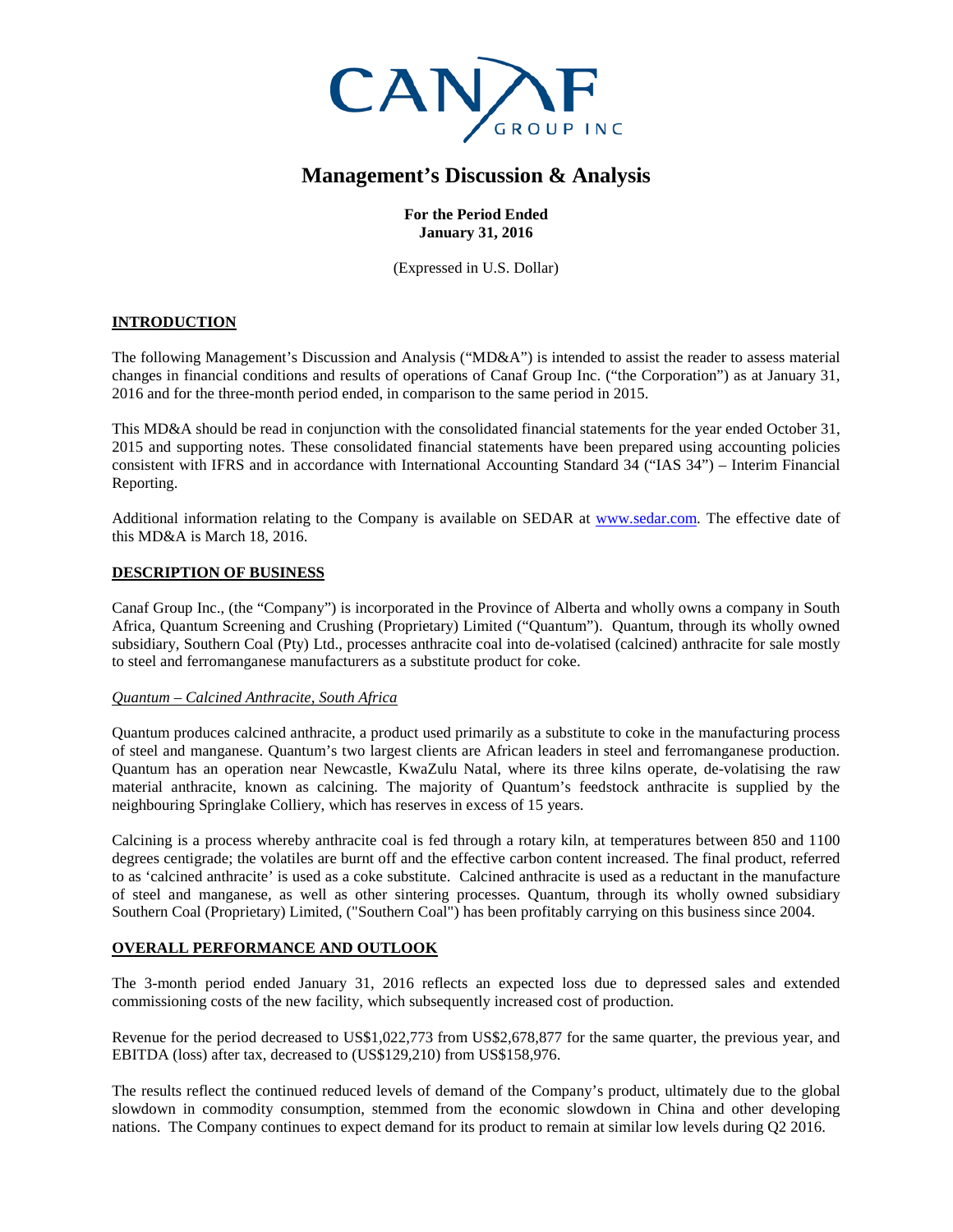

Despite the current difficult situation, the Company remains confident that its long-term prospects remain positive. Unlike many mining related companies, the Company feels that its balance sheet remains strong and the board is confident that it will be able to take full advantage of a turnaround in the commodity market, when it comes. The Company can confirm that recent meetings with two major customers have indicated demand to begin to return to normal levels from June/July 2016, although no sureity can be given in what remains an uncertain economic environment.

The Commissioning of the new calcining facility continues to near completion and the Company intends for it to be fully operational before the end of Q2, 2016; certain necessary modifications to the original design had to be made during Q1, 2016 and Q2, 2016, which has put the final commissioning behind schedule by approximately four months, and increased operating cost during the two quarters as maintenance costs increased and the existing inefficient facilities had to be commissioned to supply existing contracts.

Once the new facility is fully operational and producing at capacity, the board believes that the resulting improvement in operating margins will enable the company to target a break-even position, even at the current depressed levels of sales.

### *Selected Financial Information*

Due to the fact that the Company is listed on the TSX-V and is quoted in Canadian Dollars, the Company has prepared some key financial information. The following financial information is derived from the Company's interim financial statements for the 3-month ended January 31, 2016, with a comparison in Canadian Dollar.

|                                  | 3-month end January 31, |            | 3-month end January 31, |            |
|----------------------------------|-------------------------|------------|-------------------------|------------|
|                                  | 2016                    | 2015       | 2016                    | 2015       |
|                                  | US\$                    | US\$       | CDN\$                   | CDN\$      |
| Conversion 1.00 US Dollar Rate   |                         |            | 1.397                   | 1.266      |
|                                  |                         |            |                         |            |
| Revenue from Sales               | 1,022,773               | 2,678,877  | 1,428,870               | 3,391,590  |
| Cost of Sales                    | 1,151,983               | 2,447,006  | 1609,380                | 3,098,030  |
| Gross Profit (Loss)              | (129,210)               | 231,871    | (180, 510)              | 293,560    |
| Expenses                         | (111, 455)              | (147, 196) | (155,708)               | (186, 357) |
| Income Tax Expenses              | (53, 817)               | (38, 123)  | (75, 185)               | (48, 266)  |
| Net Income (Loss) for the period | (294, 482)              | 46,552     | (411, 403)              | 58,937     |
| Adjusted EBITDA*                 | (137, 254)              | 158,976    | (191,751)               | 201,272    |
|                                  |                         |            |                         |            |
| <b>Total Assets</b>              | 2,521,207               | 3,645,746  | 3,522,250               | 4,615,700  |
| Bank Loan                        | 771,104                 |            | 1,077,270               |            |
| <b>Total Equity</b>              | 1,139,721               | 3,645,746  | 1.592.250               | 4,615,700  |

#### *\*Reconciliation of Adjusted EBITDA and Profit*

|                                | 3-month end January 31, |         | 3-month end January 31, |         |
|--------------------------------|-------------------------|---------|-------------------------|---------|
|                                | 2016                    | 2015    | 2016                    | 2015    |
|                                | US\$                    | US      | CDN\$                   | CDN\$   |
| Conversion 1.00 US Dollar Rate |                         |         | 1.397                   | 1.266   |
|                                |                         |         |                         |         |
| Net Income (Loss)              | (294, 482)              | 46,552  | (411, 403)              | 58,937  |
| Financial cost                 | 19,640                  |         | 27,438                  |         |
| Depreciation                   | 83.771                  | 74,301  | 117,032                 | 94,069  |
| Taxes                          | 53,817                  | 38,123  | 75,185                  | 48,266  |
| <b>Adjusted EBITDA</b>         | (137, 254)              | 158,976 | (191,748)               | 201,272 |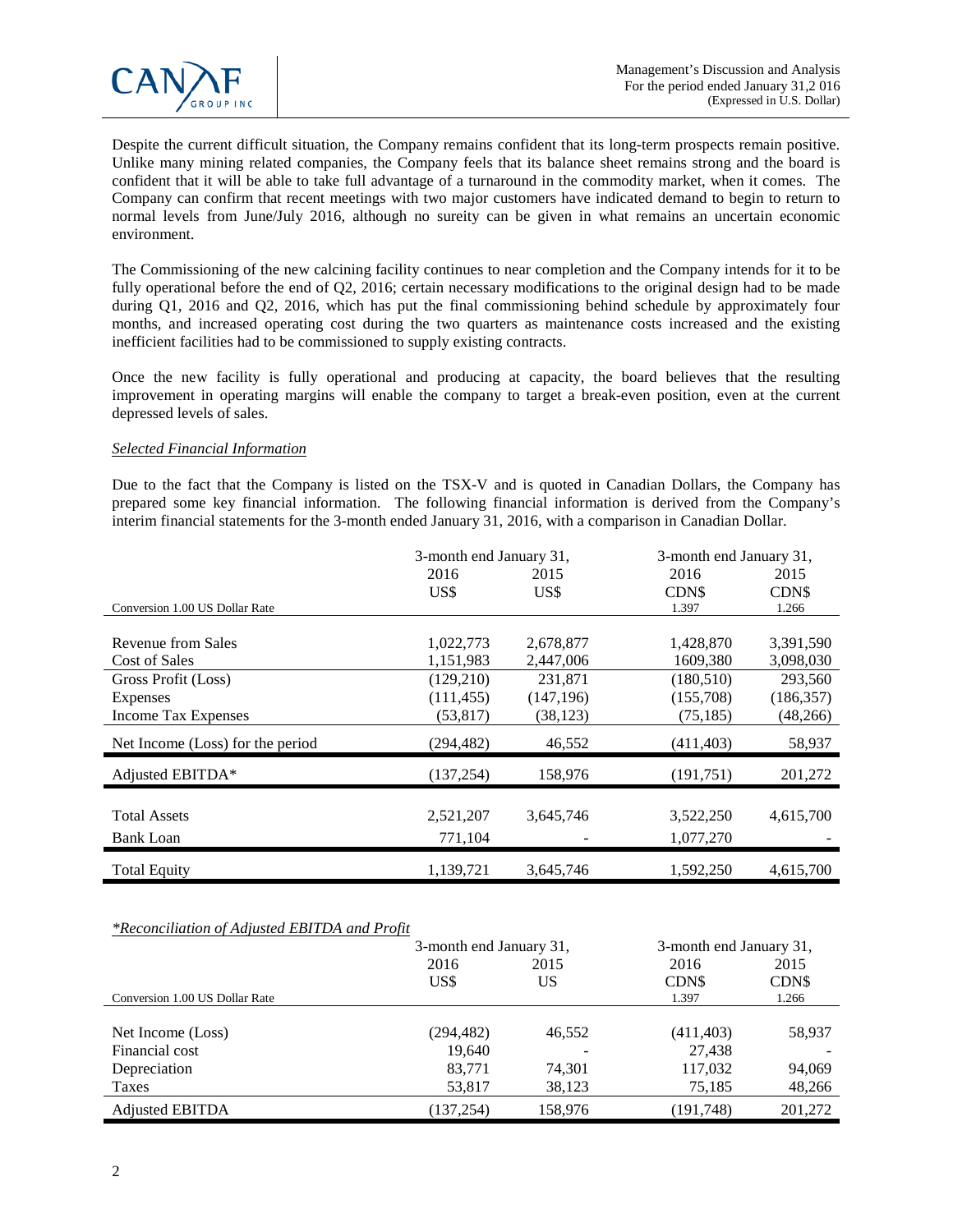

Adjusted EBITDA represents earnings before interest, taxes, depreciation, amortization, foreign exchange gain (loss) and other revenues (expenses) as historically calculated by the Company.

### *South African Business Performance – Quantum Screening and Crushing (Pty) Ltd*

|                                  |                | 3-month end January 31, |  |
|----------------------------------|----------------|-------------------------|--|
|                                  | 2016           | 2015                    |  |
| (in South African Rand)          | <b>ZAR</b>     | ZAR                     |  |
|                                  |                |                         |  |
| <b>Sales</b>                     | 15,490,059     | 30,461,244              |  |
| Cost of sales                    | (17, 417, 388) | (27,801,031)            |  |
| <b>Gross Profit</b>              | (1,927,329)    | 2,660,213               |  |
| Expenses                         | (1,874,087)    | (1,112,117)             |  |
| Income tax expense               | (813,919)      | (433,467)               |  |
|                                  |                |                         |  |
| Net income (loss) for the period | (4,615,335)    | 1,114,629               |  |

The table above shows that Quantum's revenue for the period ended January 31, 2016, decreased by 49%. The decrease of revenue to this reduced level was due to one of the Company's major customers continuing its shutdown from Q3 2015, as well as reduced demand from another. This reduction in demand is ultimately caused by the global slowdown in commodity consumptions, stemmed from the global economic slowdown. The Company expects demand for its product from existing contracts, to remain at low levels until July 2016.

## *Update on Ugandan Case against Kilembe Mines Limited*

In August 2006, Canaf, then known as Uganda Gold Mining, announced the termination of any further investment into its Kilembe Copper-Cobalt Project in Uganda. Since 2007, the Company has been involved in a legal dispute with Kilembe Mines Limited, ("KML"). In January 2013, the high court of Uganda referred the case back to arbitration for settlement.

On May 29, 2013, a preliminary meeting was held between the Company, KML and the arbitrator. The Company can confirm that further meetings were scheduled for August 2013, after filings of amended statements of defence and claims had been submitted. Since the initial meeting however the Government has awarded a deal to a Chinese Consortium to manage and operate KML. The Company's appointed Ugandan Advocates have notified the board that the Arbitrator has stepped down for personal reasons. The Company's Uganda Advocates and the Government's Solicitor General have agreed to a new Arbitrator, Retired Justice James Ogoola. The parties held a preliminary meeting with the Arbitrator who requested them to provide him with their fee estimate for the conduct of the Arbitration. The estimate has since been provided to the Arbitrator who is yet to confirm whether or not he is agreeable to it.

In the meantime the Company appointed SRK Consultants to prepare a brief document to quantify the 'lost opportunity' value of the termination of the Kilembe Project. During the current financial year the Company will utilize this document to assist in the submission of a revised claim against KML.

The Company has received no new information since 2014, and the Company remains unable to give an indication of either the quantum or any likely date by which a settlement will or will not be reached. The original claim, before costs, is for a money sum of US\$10,370,368 as at the 24th January 2007.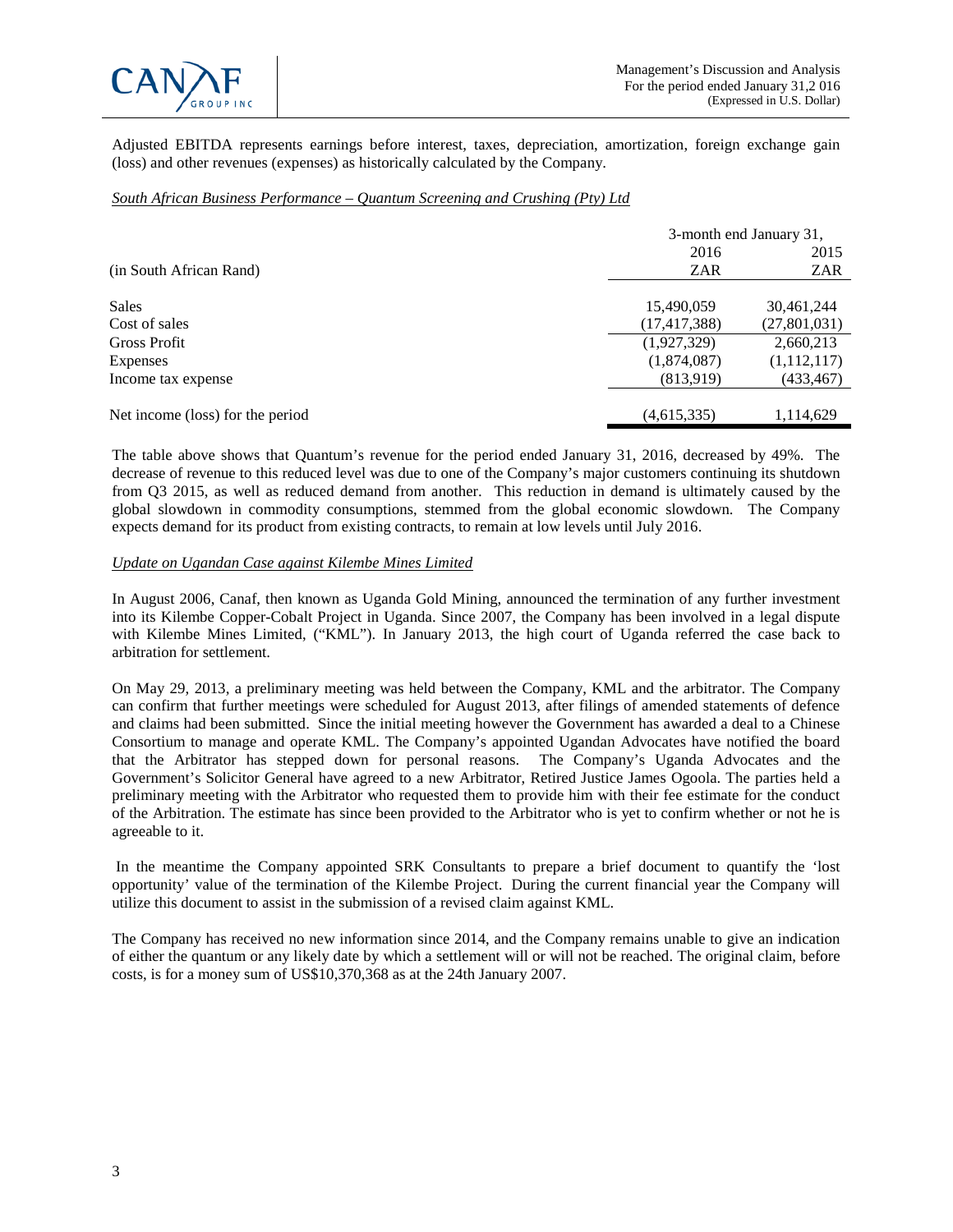

# **RESULTS OF OPERATIONS**

#### **Three Month Period Ending January 31, 2016**

For the period ended January 31, 2016, the Company reported net loss of \$294,482 compared to net income of \$46,552 for the previous year. The decrease in net income was directly related to a decrease in sales during the period.

|                                  | January 31,     |    |             |
|----------------------------------|-----------------|----|-------------|
|                                  | 2016            |    | 2015        |
| <b>Sales</b>                     | \$<br>1,022,773 | S  | 2,678,877   |
| Cost of sales                    | (1,151,983)     |    | (2,447,006) |
| Gross Profit (Loss)              | (129,210)       |    | 231,871     |
| Expenses                         | (111, 455)      |    | (147, 196)  |
| Income tax expense               | (53, 817)       |    | (38, 123)   |
|                                  |                 |    |             |
| Net income (loss) for the period | (294, 482)      | \$ | 46,552      |

#### *Sales*

For the period ended January 31, 2016 revenue decreased 62% to \$1,022,773 from \$2,678,877 the same period last year. The decrease in Sales was due to the global economic slowdown and subsequent reduction of consumption of commodities.

#### *Expenses*

For the period ended January 31, 2016 expenses decreased by 24%; the main reason for this is due to the decrease in general and administrative expenses. Differences in expenses incurred are as follows:

|                            | January 31, |         |
|----------------------------|-------------|---------|
|                            | 2016        | 2015    |
|                            | \$          |         |
| General and Administrative | 93,250      | 148,779 |
| Interest on Bank Loan      | 19,640      |         |
| Interest Income            | (1, 435)    | (1,583) |
|                            |             |         |
|                            | 111,455     | 147,196 |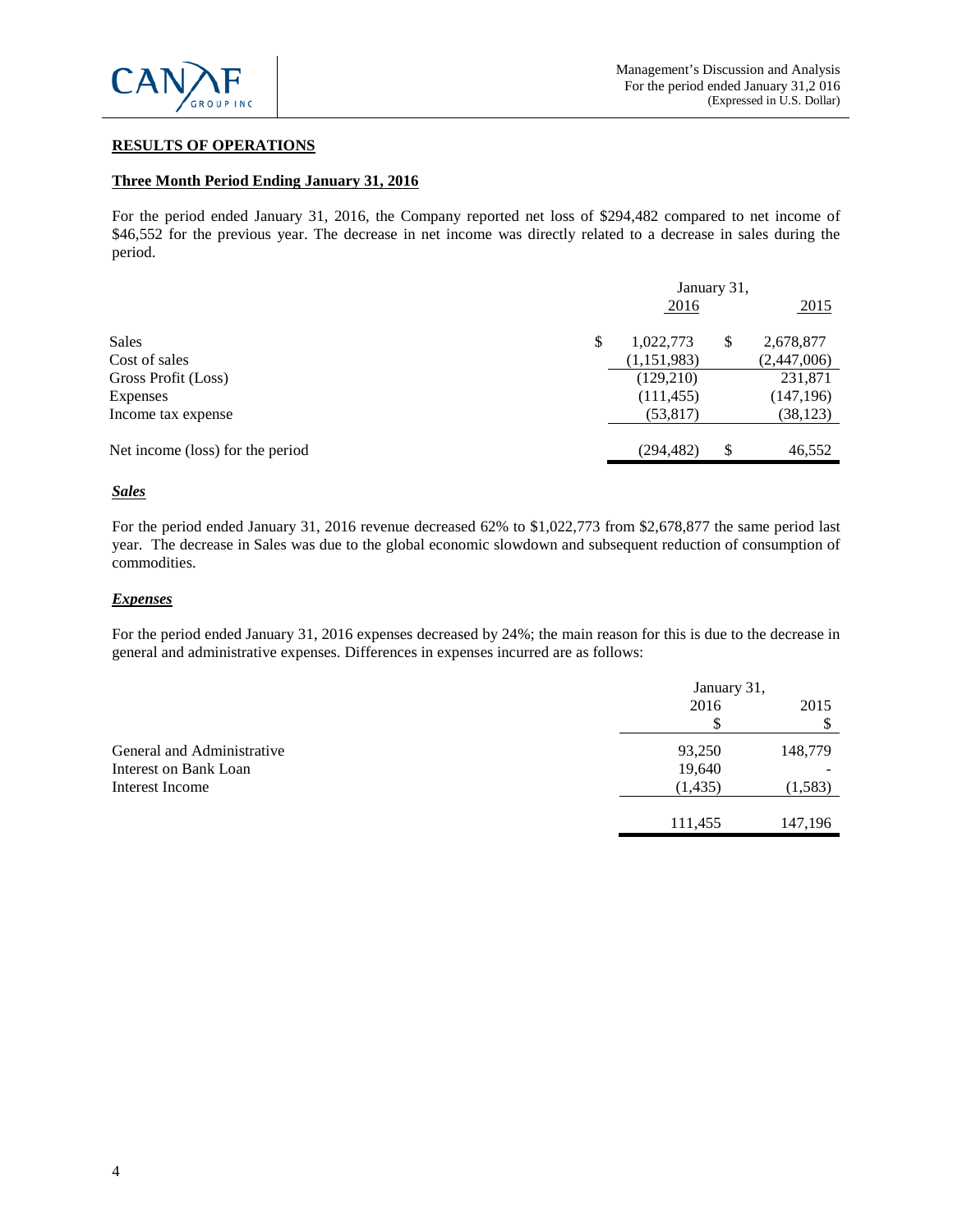

#### *General and administrative expenses*

|                                       |        | Three Months Ended |
|---------------------------------------|--------|--------------------|
|                                       |        | January 31,        |
|                                       | 2016   | 2015               |
|                                       | \$     | S                  |
| <b>Bank Charges and Interest</b>      | 797    | 1,933              |
| <b>Consulting Fees</b>                | 17,743 | 18,493             |
| <b>Management Fees</b>                | 28,300 | 40,806             |
| Office, Insurance and Sundry          | 13,763 | 39,278             |
| <b>Professional Fees</b>              | 20,200 | 31,872             |
| Promotion                             | 146    | 172                |
| Telephone                             | 3,181  | 4,643              |
| <b>Transfer Agent and Filing Fees</b> | 511    | 779                |
| Travel                                | 8,609  | 10,803             |
|                                       | 93,250 | 148,779            |

- Directors and officers of Quantum, a subsidiary of the Company in South Africa, billed the Company \$28,300 (2015-\$40,806) for management services.
- The Company incurred \$17,743 (2015-\$18,493) in consulting fees relating to consulting and management services by the President of the Company. The President works full-time for the Company.
- Professional fees included audit, tax, accounting fee and legal of \$20,200 (2015-\$31,872).
- Transfer agent and filing fees of \$511 (2015-\$779) consisted of fees paid to regulatory bodies in Canada in connection with routine filings.
- The Company incurred \$8,609 (2015-\$10,803) in travel costs.

#### *Interest Income*

• The Company's interest income increased to \$1,435 (2015-\$1,583) for the period ended January 31,2 016 due to less cash on hand to invest in interest bearing financial assets.

#### *Finance Cost*

• The bank loan was subject to interest at 9.25% per annum compounded monthly, with \$19,640 (2015-\$Nil) of interest expense for the period.

#### *Income Taxes*

For the period ended January 31, 2016, the Company reported income taxes of \$53,817**,** which reflects 41% increase compared to the period ended January 31, 2016.

A majority of the future income tax assets originating in Canada include tax-loss carry forwards for which a valuation allowance has been recorded. The deferred tax liability included in the balance sheet of \$155,879 (2015- \$120,258) was recorded to reflect the temporary difference originated on the value assigned to plant and equipment in South Africa.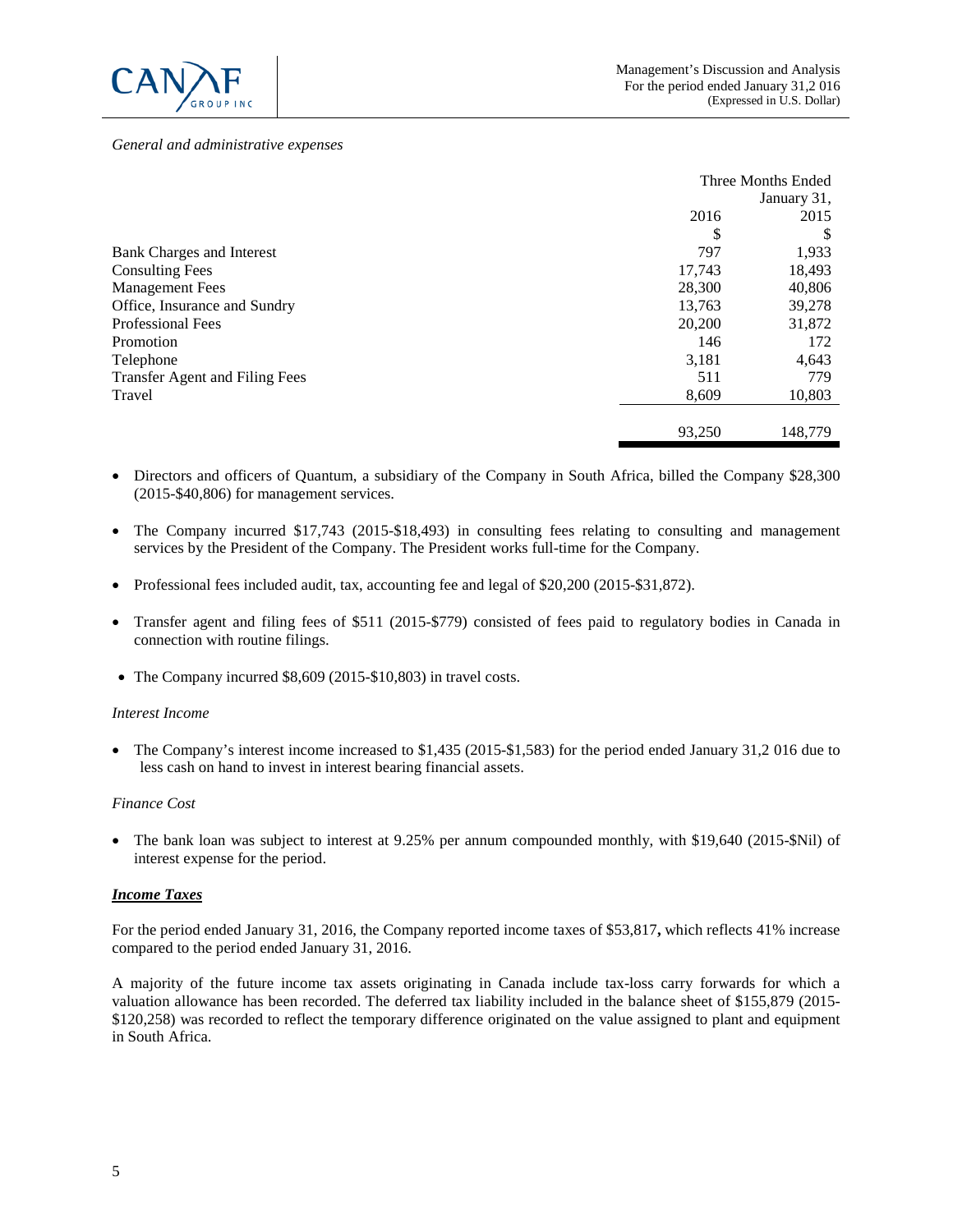

# *Comprehensive Income*

The Company is not subject to currency fluctuations in its core activities however the Company is subject to transactions in various currencies and the volatility in international currency markets does have an impact on some costs and translation into the reporting currency of the Company. The current period comprehensive loss on foreign exchange in the amount of \$196,836 (2015-\$128,089) mostly as a result of the translation of foreign-currency denominated balances from the functional currency to the reporting currency. As at January 31, 2016, the Company has accumulated other comprehensive loss of \$1,575,410 (October 31, 2015 - \$1,378,574). The Company does not hedge net asset translation movements, but where necessary and appropriate hedge currency risk for trading items.

# **SUMMARY OF QUARTERLY REPORTS**

The following financial data is derived from the Company's financial statements for the past 8 quarters.

|                                    |             |             | Three Months Ended |           |
|------------------------------------|-------------|-------------|--------------------|-----------|
|                                    | January 31, | October 31, | July 31,           | April 30, |
|                                    | 2016        | 2015        | 2015               | 2015      |
|                                    |             |             |                    |           |
| Sales                              | 1,022,773   | 994,031     | 2,075,219          | 3,408,800 |
| Gross Profit (Loss)                | (129,210)   | (10, 257)   | 128,225            | 441,205   |
| Net Income (Loss)                  | (294, 482)  | (79,616)    | (45,901)           | 207,407   |
| Basic and diluted (loss) per share | (0.01)      | (0.00)      | 0.00               | 0.00      |

|                                  |             | Three Months Ended |           |           |
|----------------------------------|-------------|--------------------|-----------|-----------|
|                                  | January 31, | October 31,        | July 31,  | April 30, |
|                                  | 2015        | 2014               | 2014      | 2014      |
|                                  |             |                    |           |           |
| Sales                            | 2,678,877   | 4,081,917          | 3,428,792 | 2,491,792 |
| <b>Gross Profit</b>              | 231,871     | 379,049            | 301,632   | 232,116   |
| Net Income(Loss)                 | 46,552      | 82,111             | 102,051   | 66,796    |
| Basic and diluted loss per share | 0.00        | 0.00               | 0.00      | 0.00      |

The table above clearly illustrates the reduction in sales that the Company has experienced for the past 9 months, which has brought the Company to a non-profitable position. The last quarter reflects particularly worse results than Q4 2015 due to increased operating costs and maintenance, as well as poor product quality being produced from the new calcining facility, as commissioning problems were experienced. The Company expects to have the new facility fully commissioned by the end of Q2 2016, and for demand of it product to begin to return to normal levels in July 2016.

The difference in the growth between the South African Rand denoted revenue and the reported United States dollar denoted revenue is due to the devaluation of the South African currency between the periods.

# **Financial position**

Revenue from the sale of calcine and coal has historically been derived from two customers and as a result the company is dependent on these customers for its revenue. The Company however has been actively working on increasing its customer base and has goals to be supplying at least three different facilities by the end of the current fiscal year.

The Company earned \$1,435 (2015-\$1,583) of interest income during the period ended January 31, 2016 on its longterm investment, and cash held in Canadian and South African banking institutions. The increase is due to the increase of cash on hand.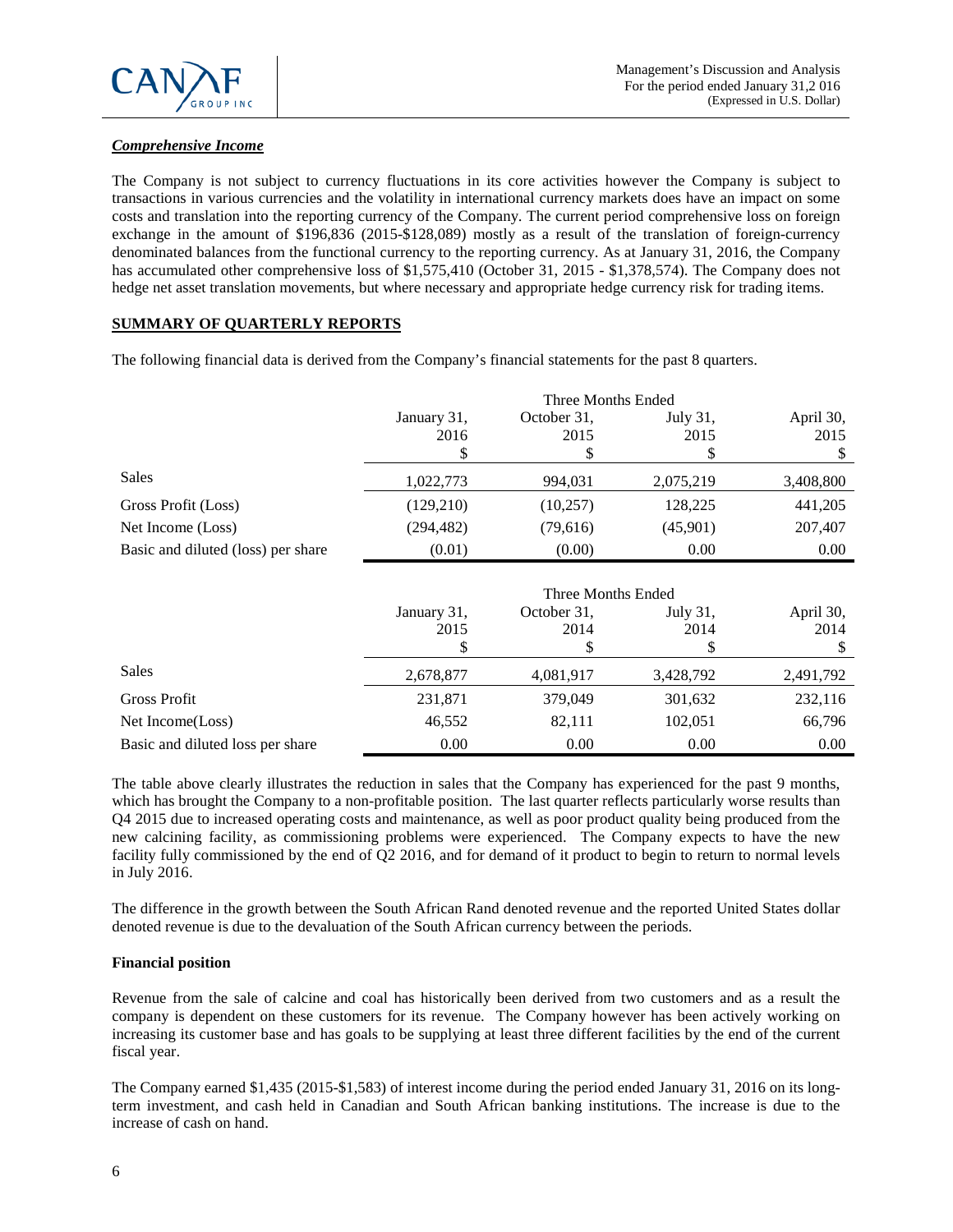

The main components making up the balance of \$2,521,207 of total assets as at January 31, 2016 are \$1,136,875 property, plant and equipment, \$671,359 in cash, \$333,327 in accounts receivable and \$350,441 in inventories, comprising mostly of stock on hand.

# **LIQUIDITY AND CAPITAL RESOURCES**

At January 31, 2016, the Company had cash and cash equivalents of \$671,359 and working capital of \$706,248. All cash and cash equivalents are deposited in interest accruing accounts.

|                                                                          | January 31,                   | October 31,                     |
|--------------------------------------------------------------------------|-------------------------------|---------------------------------|
|                                                                          | 2016                          | 2015                            |
|                                                                          | S                             | S                               |
| Current assets<br>Plant and Equipment<br><b>Intangible Assets</b>        | 1,384,331<br>1,136,875        | 2,137,111<br>1,375,113          |
| <b>Total Assets</b>                                                      | 2,521,207                     | 3,512,225                       |
| <b>Current Liabilities</b><br><b>Bank Loan</b><br>Deferred Tax Liability | 678,083<br>547,524<br>155,879 | 1,152,069<br>608,859<br>120,258 |
| <b>Total Liabilities</b>                                                 | 1,381,486                     | 1,881,186                       |
| Shareholders' Equity                                                     | 1,139,721                     | 1,631,039                       |
| <b>Working Capital</b>                                                   | 706,248                       | 985,042                         |

Significant working capital components include cash in current or interest bearing accounts, trade and other receivables, sales tax receivable, inventories and prepaid expenses and deposits, trade and other payables, sales tax payable, income tax payable, and current portion of long-term debt.

Trade receivables and trade payables are expected to increase or decrease as sales volumes change.

|                                       | January 31, |           |
|---------------------------------------|-------------|-----------|
|                                       | 2016        | 2015      |
|                                       | \$          |           |
| Cash used in operating activities     | 11.439      | 1,095,020 |
| Cash used in investing activities     | 154,467     | (740,903) |
| Cash provided by financing activities | (179, 033)  | 197,365   |
| Change in cash                        | (13, 127)   | 551,482   |

Operations generated \$11,439 in cash compared to \$1,095,020 during the period ended January 31, 2016. The decrease in cash generated from operations in 2016 as compared to 2015 is mainly due to a fluctuation in trade receivables and trade payables due to the purchase of equipment and inventories in our subsidiaries in South Africa.

Except as described above, the Company's management is not aware of any other trends or other expected fluctuations in its liquidity that would create any deficiencies. The Company's management believes that its cash balances will be sufficient to meet the Company's short-term and long-term requirements for ongoing operations and planned growth.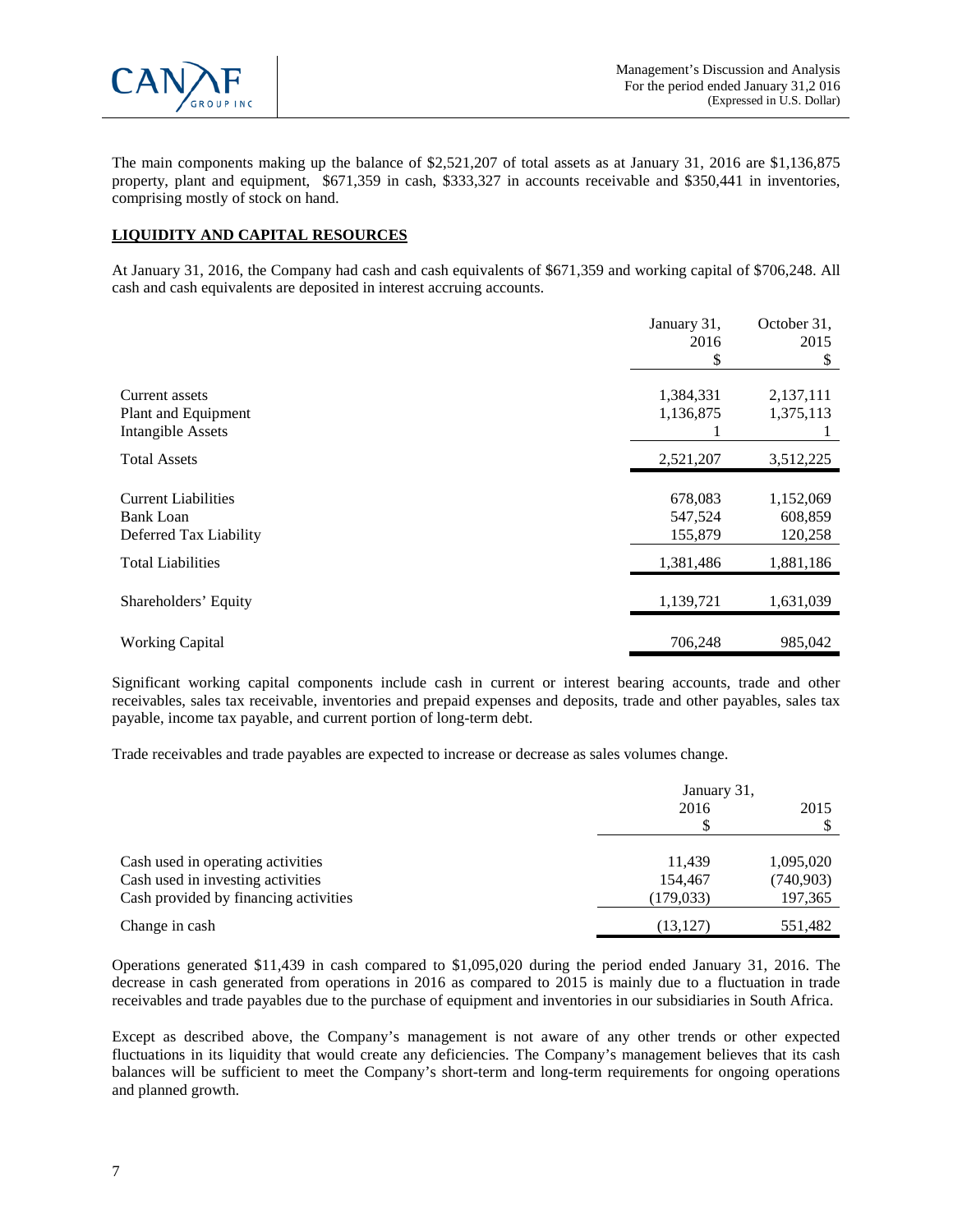

# **ECONOMIC DEPENDENCE**

Sales from the Company's South African coal processing business are substantially derived from two customers and as a result, the Company is economically dependent on these customers. The Company's exposure to credit risk is limited to the carrying value of its accounts receivable. As at January 31, 2016, trade receivables of \$333,327 due from these customers were collected subsequent to year-end.

## **REVENUE RECOGNITION**

Revenue from the sale of calcined anthracite is recognized upon transfer of title, which is completed when the physical product is delivered to customers and collection is reasonably assured. Interest and other income are recognized when earned and collection is reasonably assured.

#### **COMMITMENT**

The Company has an agreement to lease premises for its coal processing plant in South Africa for a term of ten years, expiring on December 31, 2020. The agreement offers the Company, in lieu of rent, feedstock coal to be delivered to its adjacent premises, which it purchases at market price. Should the Company decide to purchase feedstock coal from an alternative supplier which the lessor is otherwise able to provide, then a monthly rent of Rand 200,000 (\$14,465) is payable. To date, the Company has not been required to pay any rent for the premises as it has continued to purchase feedstock coal from the landlord.

## **CONTRACTUAL OBLIGATIONS**

|                                           | January 31,<br>2016<br>\$ | October 31,<br>2015<br>\$ |
|-------------------------------------------|---------------------------|---------------------------|
| <b>Bank Loan</b><br>Less: Current Portion | 771,104<br>(223, 580)     | 950,137<br>(341, 278)     |
|                                           | 547,524                   | 608,859                   |

The bank loan is subject to interest at 9.25% per annum, repayable over 42 months in blended monthly payments of Rand 393,235 (\$28,440 translated at year-end exchange rate), and is secured by an instalment sale agreement on the Company's new furnace acquired with the loan. During the period ended January 31, 2016, the Company incurred interest expense totaling \$19,640 October 31, 2015 – 78,045).

#### **TRANSACTIONS WITH RELATED PARTIES**

In addition to those transactions disclosed elsewhere in these consolidated financial statements, the Company has amounts owed to the following related parties:

- a) During the period ended January 31, 2016, the Company incurred accounting fees of \$10,228 (2015 \$12,953) to an Officer (also a Director) of the Company for administration and bookkeeping services.
- b) During the period ended January 31, 2016, the Company incurred consulting fees of \$17,743 (2015 \$18,493) to an Officer (also a Director) of the Company for administration and management services.
- d) The Company paid management fees of \$28,300 (2015 \$40,806) to three Directors of the Company for administration and management services in relation to the Company's coal processing business in South Africa.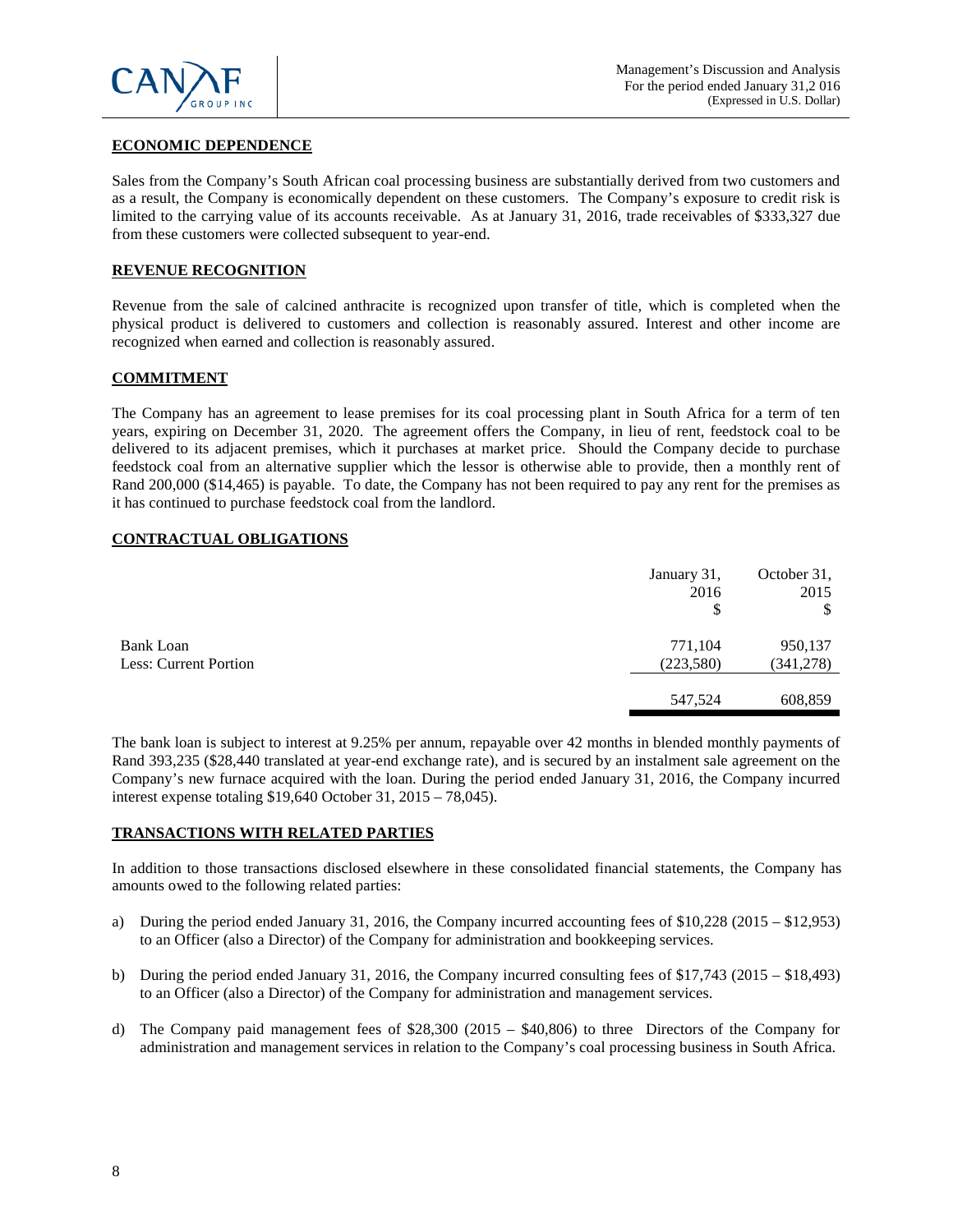

# **OFF-BALANCE SHEET ARRANGEMENTS**

The Company has no off-balance sheet arrangements

#### **ACCOUNTING STANDARDS ISSUED BUT NOT YET EFFECTIVE**

A number of new accounting standards, amendments to standards, and interpretations have been issued but not yet effective up the date of issuance of the Company's consolidated financial statements. The Company intends to adopt the following standards when it becomes effective.

#### **a) IFRS 9 – Financial Instruments**

IFRS 9 as issued reflects the first phase of the IASBs work on the replacement of IAS 39 and applies to classification and measurement of financial assets as defined in IAS 39. The standard was initially effective for annual periods beginning on or after January 1, 2013, but amendments to IFRS 9 Mandatory Effective Date of IFRS 9 and Transition Disclosures, issued in December 2011, moved the mandatory effective date to January 1, 2015. The Company has not yet determined the impact of this standard on its consolidated financial statements.

#### **b) IFRS 15 – Revenue from Contracts with Customers**

IFRS 15 clarifies the principles for recognizing revenue from contracts with customers. IFRS 15 will also result in enhanced disclosures about revenue, provide guidance for transactions that were not previously addressed comprehensively, and improve guidance for multiple-element arrangements. The standard is effective for annual periods beginning on or after January 1, 2017 and is to be applied retrospectively. The Company has not yet determined the impact of this standard on its consolidated financial statements.

## **CRITICAL ACCOUNTING POLICIES AND ESTIMATES**

The details of Canaf's accounting policies are presented in Note 2 of the consolidated interim financial statements ended January 31, 2016. These policies are considered by management to be essential to understanding the processes and reasoning that go into the preparation of the Company's financial statements and the uncertainties that could have a bearing on its financial results.

# **MANAGEMENT FINANCIAL RISKS**

The Company is exposed to various risks in relation to financial instruments. The Company's financial assets and liabilities by category are summarized in Note 2(o) of the consolidated financial statements. The Company's risk management is coordinated at its head office in Canada in close co-operation with the board of directors and focuses on actively securing the Company's short to medium-term cash flows and raising finances for the Company's capital expenditure program. The Company does not actively engage in the trading of financial assets for speculative purposes. The most significant financial risks to which the Company is exposed are described below.

### *Foreign Currency Risk*

Foreign exchange risk arises because of fluctuations in exchange rates. The Company conducts a significant portion of its business activities in foreign currencies. The Company's subsidiaries, principally located in South Africa, routinely transact in the local currency, exposing the Company to potential foreign exchange risk in its financial position and cash flows.

The assets, liabilities, revenue and expenses that are denominated in foreign currencies will be affected by changes in the exchange rate between the United States dollar and these foreign currencies. The Company has outstanding debt obligations that are payable in Canadian dollars and has issued securities convertible or exercisable into common shares at values expressed in Canadian dollars. The Company does not currently use financial instruments to mitigate this risk.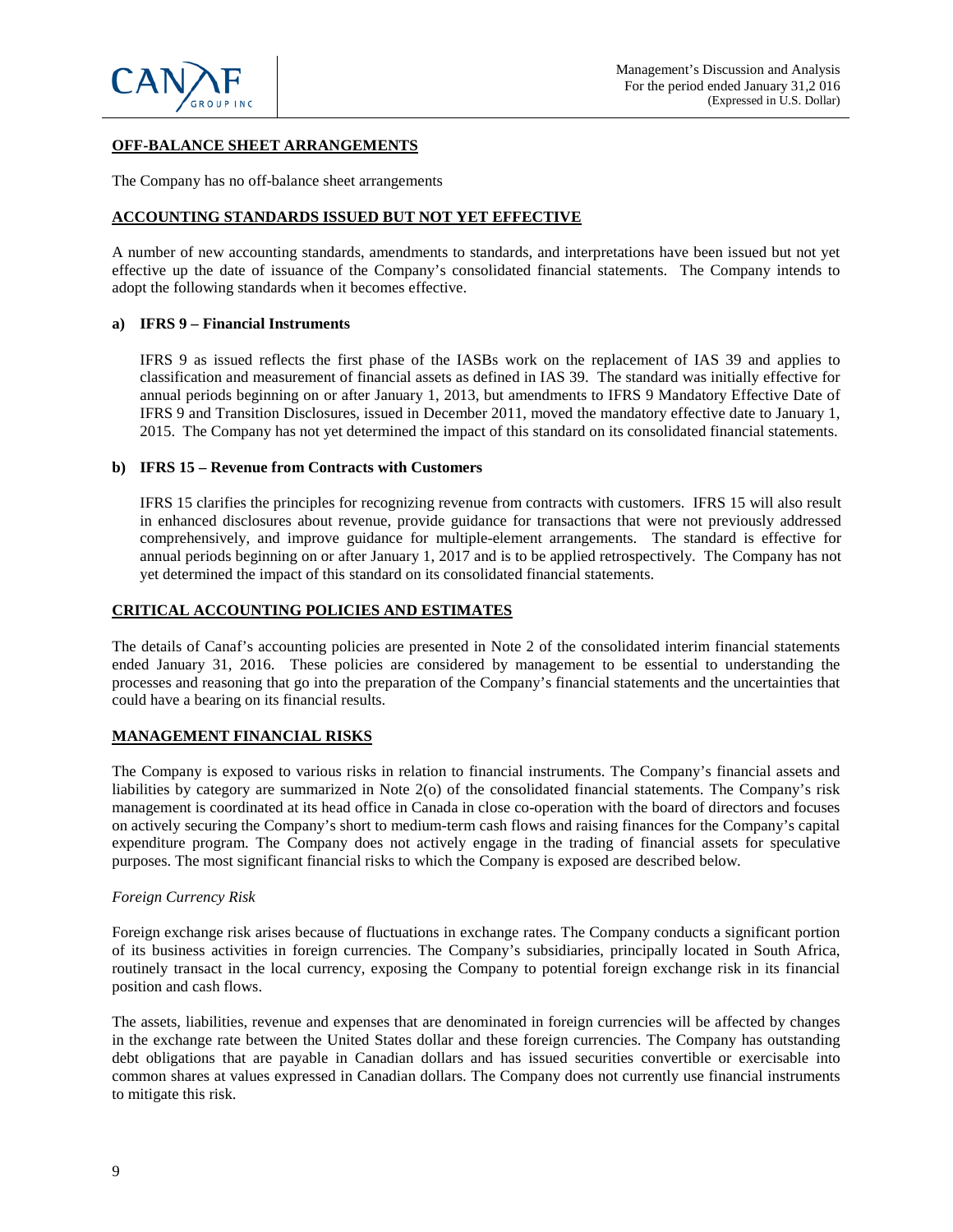

# *Credit Risk*

Credit risk is the risk of loss associated with counterparty's inability to fulfill its payment obligations. The Company limits its exposure to credit loss for cash by placing its cash with high quality financial institutions and for trade receivable by performing standard credit checks. The credit risk for cash and trade receivables is considered negligible since the counterparties are reputable banks with high quality external credit ratings and customers with no history of default.

The Company has a credit risk exposure related to its economic dependence on two customers for its calcine sales. The Company has assessed its exposure to credit risk and has determined that no significant risks exist from these concentrations of credit.

# *Liquidity Risk*

Liquidity risk is the risk that the Company will not be able to meet its financial obligations when they become due. The Company ensures, as far as reasonably possible, that it will have sufficient capital in order to meet short-term business requirements, after taking into account cash flows from operations and the Company's holdings of cash. The Company has a working capital of \$706,248 as at January 31, 2016. There can be no assurance that the Company will be successful with generating and maintaining profitable operations or will be able to secure future debt or equity financing for its working capital and expansion activities.

### *Interest Rate Risk*

Interest rate risk is the risk that future cash flows will fluctuate as a result of changes in market interest rates. Interest on the Company's bank loan, debentures, and amount due to a related party is based on fixed rates, and as such, the Company is not exposed to significant interest rate risk.

# *Commodity Price Risk*

The Company's revenues, earnings and cash flows are directly related to the volume and price of calcine sold and are sensitive to changes in market prices over which it has little or no control. The Company has the ability to address its price-related exposures through the use of sales contracts.

# *Fair Value*

The Company uses the following hierarchy for determining fair value measurements:

- Level 1: Quoted prices in active markets for identical assets or liabilities.
- Level 2: Other techniques for which all inputs which have a significant effect on the recorded fair value are observable, either directly or indirectly.
- Level 3: Techniques which use inputs that have a significant effect on the recorded fair value that is not based on observable market data.

The level within which the financial asset or liability is classified is determined based on the lowest level of significant input to the fair value measurement.

The Company's financial assets measured at fair value through profit or loss use Level 1 valuation techniques during the period ended January 31, 2016 and October 31, 2015. The carrying values of the Company's financial assets and liabilities approximate their fair values as at January 31, 2016.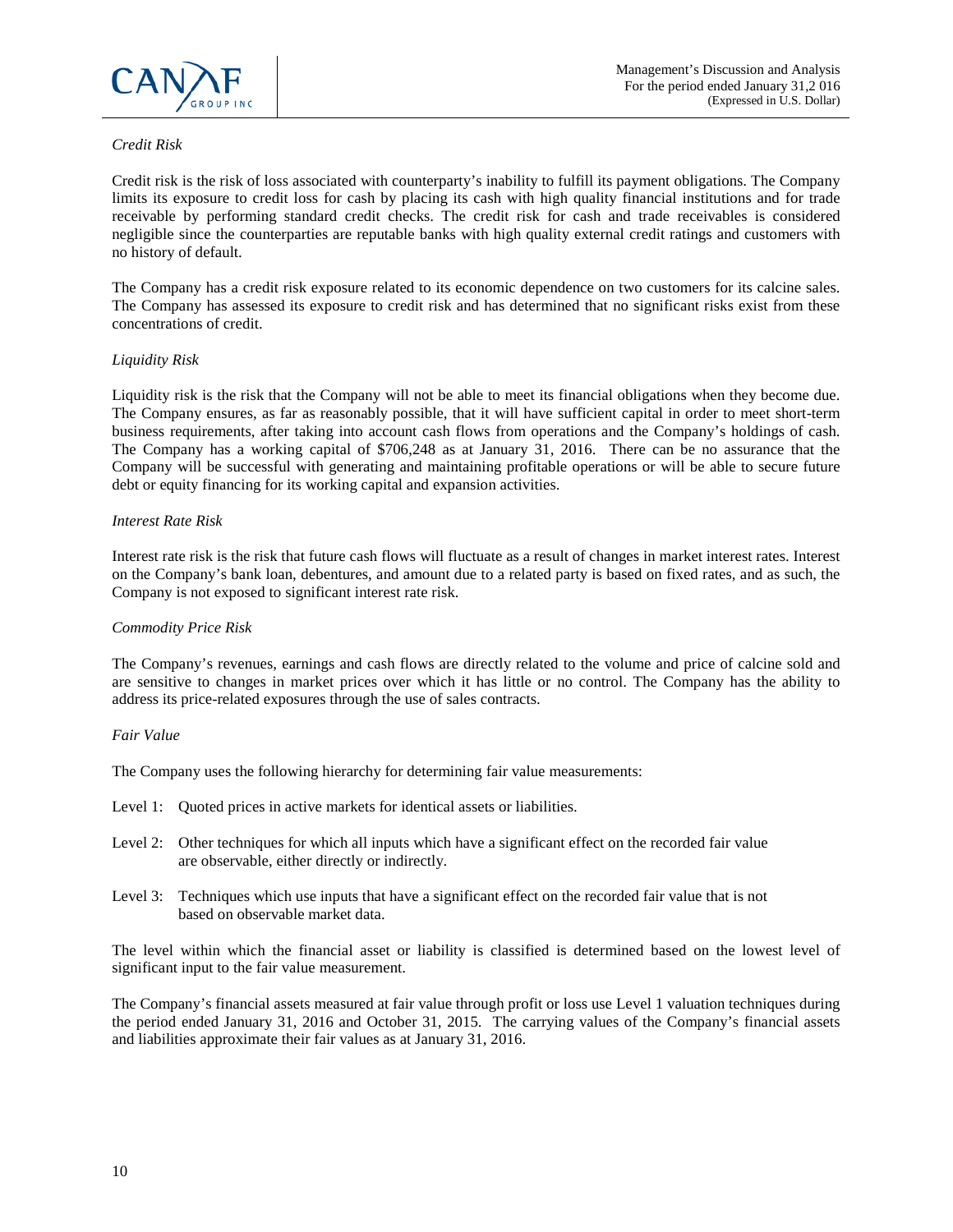

# **CAPITAL RISK MANAGEMENT**

The Company's objectives in managing its capital are to ensure adequate resources are available to fund its coal processing business in South Africa, to seek out and acquire new projects of merit, and to safeguard its ability to continue as a going concern. The Company manages its share capital as capital, which as at January 31, 2016, totalled \$8,079,463 (2014 – \$8,079,463).

The Company manages its capital structure in a manner that provides sufficient funding for operational and capital expenditure activities. Funds are secured through the sale of calcine in South Africa and, when necessary, through debt funding or equity capital raised by means of private placements. There can be no assurances that the Company will be able to obtain debt or equity capital in the case of operating cash deficits.

The Company may, from time to time, invest capital that is surplus to immediate operational needs in short-term, liquid, and highly rated financial instruments held with major financial institutions, or in marketable securities. The Company may also, from time to time, enter into forward foreign exchange and commodity price contracts to hedge a portion of its exposure to movements in foreign exchange and commodity prices.

The Company has no externally imposed capital requirements and has not paid or declared any dividends since the date of incorporation, nor are any contemplated in the foreseeable future. There were no changes in the Company's approach to capital management during the period ended January 31, 2016.

### **MANAGEMENT'S REPORT ON INTERNAL CONTROL OVER FINANCIAL REPORTING**

In connection with National Instrument ("NI") 52-109 (Certification of Disclosure in Issuer's Annual and Interim Filings) adopted in December 2008 by each of the securities commissions across Canada, the Chief Executive Officer and Chief Financial Officer of the Company will file a Venture Issuer Basic Certificate with respect to the financial information contained in the unaudited interim financial statements and the audited annual financial statements and respective accompanying Management's Discussion and Analysis.

The Venture Issuer Basic Certification does not include representations relating to the establishment and maintenance of disclosure controls and procedures and internal control over financial reporting, as defined in NI 52- 109.

#### **RISKS AND UNCERTAINTIES**

The Company is subject to a number of risk factors due to the nature of the mining business in which it is engaged, including movements in commodity prices, which are difficult to forecast. The Company seeks to counter these risks as far as possible by selecting exploration areas on the basis of their recognized geological potential to host economic deposits.

The Company's assets are of indeterminate value. For further particulars see the financial statements filed on www.sedar.com.

#### *Exploration and Development*

The Company is not currently engaged in any exploration or development projects.

#### *Operating Hazards and Risks*

Operations in which the Company has a direct or indirect interest will be subject to all the hazards and risks normally incidental to exploration, development and production of resources, any of which could result in work stoppages, damage to persons or property and possible environmental damage. Although the Company has or will obtain liability insurance in an amount which it considers adequate, the nature of these risks is such that liabilities might exceed policy limits, the liabilities and hazards might not be insurable, or the Company might not elect to insure itself against such liabilities due to high premium costs or other reasons, in which event the Company could incur significant costs that could have a material adverse effect upon its financial condition.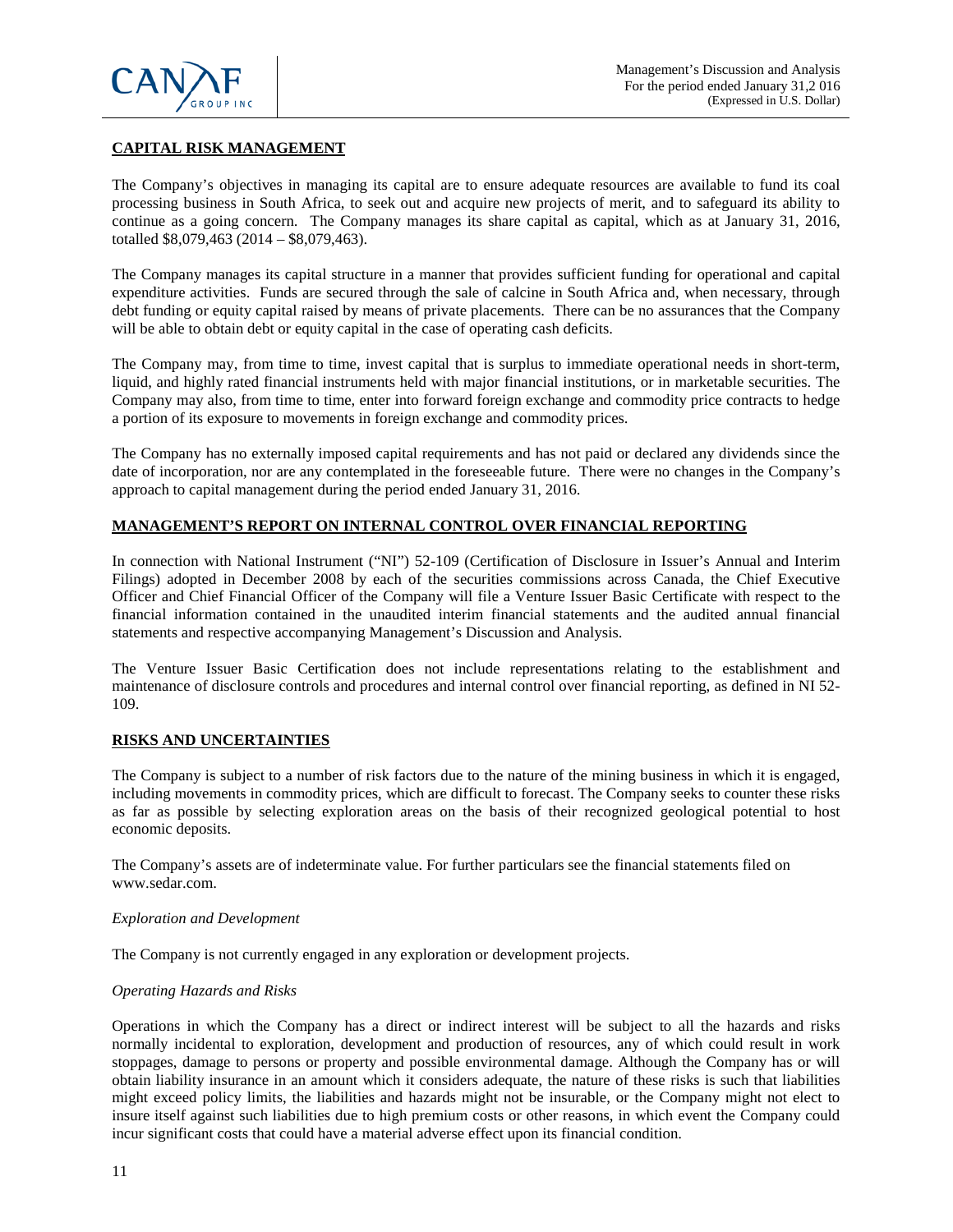

# *Metal and Mineral Prices*

Factors beyond the control of the Company affect the price and marketability of gold and other metals and minerals. Metal and mineral prices have fluctuated widely, particularly in recent years and are affected by numerous factors including international, economic and political trends, expectations of inflation, currency exchange fluctuations, interest rates, global or regional consumption patterns, speculative activities and worldwide production levels. The effect of these factors on the Company's future prospects cannot accurately be predicted.

# *Political Risk*

Quantum is located in South Africa and consequently the Company will be subject to certain risks, including currency fluctuations, electricity outages and possible political or economic instability, and exploration and production activities may be affected in varying degrees by political stability and government regulations relating to the industry. Any changes in regulations or shifts in political attitudes are beyond the control of the Company and may adversely affect its business. Exploration may be affected in varying degrees by government regulations with respect to restrictions on future exploitation and production, price controls, export controls, foreign exchange controls, income taxes, expropriation of property, environmental legislation and site safety.

# *Environmental Factors*

All phases of the Company's operations will be subject to environmental regulation in South Africa.

Environmental legislation is evolving in a manner which will require stricter standards and enforcement, increased fines and penalties for non-compliance, more stringent environmental assessments of proposed projects and a heightened degree of responsibility for companies and their officers, directors and employees. In addition, certain types of operations require the submission and approval of environmental impact assessments. Environmental assessments of proposed projects carry a heightened degree of responsibility for companies and directors, officers and employees. The cost of compliance with changes in governmental regulations has a potential to reduce the profitability of operations. The exploration, development and production activities of the Company will require certain permits and licenses from various governmental authorities and such operations are and will be governed by laws and regulations governing exploration, development and production, labour standards, occupational health, waste disposal, toxic substances, land use, environmental protection, safety and other matters. Companies engaged in exploration activities generally experience increased costs and delays as a result of the need to comply with applicable laws, regulations and permits. There can be no assurance that all licenses and permits which the Company may require to carry out exploration and development of its projects will be obtainable on reasonable terms or on a timely basis, or that such laws and regulations would not have an adverse effect on any project that the Company may undertake.

# *Cash Flows and Additional Funding Requirements*

Although since the acquisition of Quantum, the Company has significant revenues from operations, the majority of sources of funds currently available to the Company for any future acquisition and development projects will in large portion be derived from the issuance of equity or project finance debt. Although the Company presently has sufficient financial resources and has been successful in the past in obtaining equity and debt financing to undertake its currently planned exploration and development programs, there is no assurance that it will be able to obtain adequate financing in the future or that such financing will be on terms advantageous to the Company.

# *Title to Assets*

Although the Company has or will receive title options for any concessions in which it has or will acquire a material interest, there is no guarantee that title to such concessions will be not challenged or impugned. In some countries, the system for recording title to the rights to explore, develop and mine natural resources is such that a title opinion provides only minimal comfort that the holder has title. Also, in many countries, claims have been made and new claims are being made by aboriginal peoples that call into question the rights granted by the governments of those countries.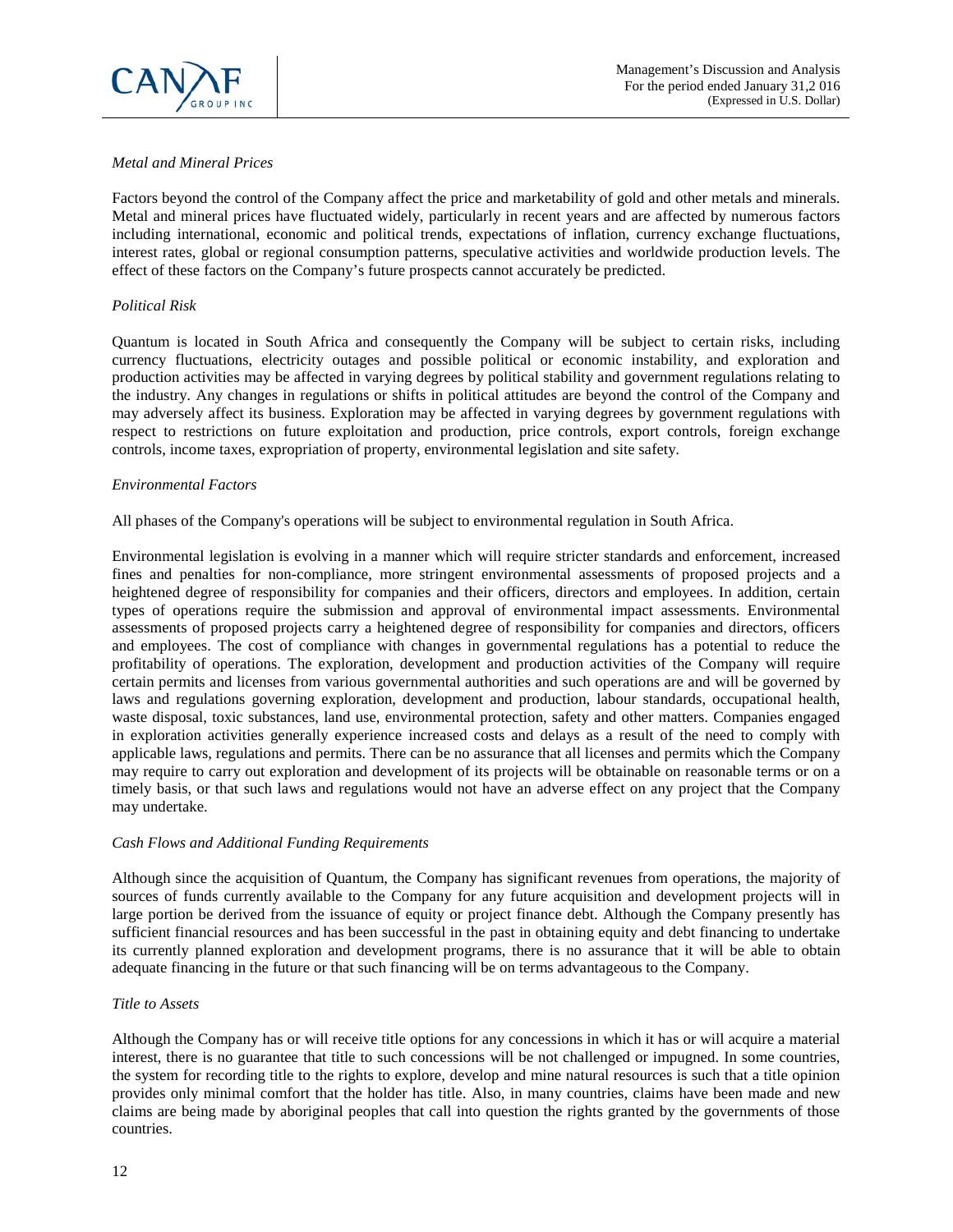

# *Enforcement of Civil Liabilities*

Substantially all of the assets of the Company will be located outside of Canada and certain of the directors and officers of the Company will be resident outside of Canada. As a result, it may be difficult or impossible to enforce judgments granted by a court in Canada against the assets of the Company or the directors and officers of the Company residing outside of Canada.

## *Management*

The Company is dependent on a relatively small number of key employees, the loss of any of whom could have an adverse effect on the Company.

# **CAUTIONARY STATEMENTS ON FORWARD-LOOKING INFORMATION**

This MD&A together with the Company's consolidated interim financial statements for the period ended January 31, 2016 contain certain statements that may be deemed "forward-looking statements". All statements in this MD&A, other than statements of historical fact, that address exploration drilling, exploitation activities and events or developments that the Company expects to occur, are forward looking statements. Forward looking statements in this document are statements that are not historical facts and are generally, but not always, identified by the words "expects", "plans", "anticipates", "believes", "intends", "estimates", "projects", "potential" and similar expressions, or that events or conditions "will", "would", "may", "could" or "should" occur. Information inferred from the interpretation of drilling results and information concerning resource estimates may also be deemed to be forward looking statements, as it constitutes a prediction of what might be found to be present when and if a project is actually developed. Although the Company believes the expectations expressed in such forward-looking statements are based on reasonable assumptions, such statements are not guarantees of future performance and actual results may differ materially from those in the forward-looking statements.

Inherent in forward-looking statements are risks and uncertainties beyond the Company's ability to predict or control, including risks that may affect the Company's operating or capital plans, including risks generally encountered in the exploration and development of natural resource properties, such as unusual or unexpected geological formations, unanticipated metallurgical difficulties, ground control problems, process upsets and equipment malfunctions; risks associated with labour and unavailability of skilled labour; fluctuations in the market prices of the Company's principal products, which are cyclical and subject to substantial price fluctuations; risks created through competition for natural resource properties; risks associated with lack of access to markets; risks associated with mineral and resource estimates, including the risk of errors in assumptions or methodologies; risks posed by fluctuations in exchange rates and interest rates, as well as general economic conditions; risks associated with environmental compliance and permitting, including those created by changes in environmental legislation and regulation; risks associated with the Company's dependence on third parties in the provision of transportation and other critical services; risks associated with aboriginal title claims and other title risks; social and political risks associated with operations in foreign countries; and risks associated with legal proceedings.

Actual results and developments are likely to differ, and may differ materially, from those expressed or implied by the forward-looking statements contained in this MD&A. Such statements are based on a number of assumptions which may prove to be incorrect, including, but not limited to, the following assumptions: that there is no material deterioration in general business and economic conditions; that there is no unanticipated fluctuation of interest rates and foreign exchange rates; that the supply and demand for, deliveries of, and the level and volatility of commodity prices develop as expected; that the Company receives regulatory and governmental approvals as are necessary on a timely basis; that the Company is able to obtain financing as necessary on reasonable terms; that there is no unforeseen deterioration in the Company's activity costs; that the Company is able to continue to secure adequate transportation as necessary for its exploration activities; that the Company is able to procure equipment and supplies, as necessary, in sufficient quantities and on a timely basis; that exploration activity timetables and capital costs for the Company's planned projects are not incorrectly estimated or affected by unforeseen circumstances; that costs of closure of various operations are accurately estimated; that there are no unanticipated changes to market competition; that the Company's estimates in relation to its natural resource interests are within reasonable bounds of accuracy (including with respect to size, grade and recoverability of mineral projects) and that the geological, operational and price assumptions on which these are based are reasonable; that no environmental and other